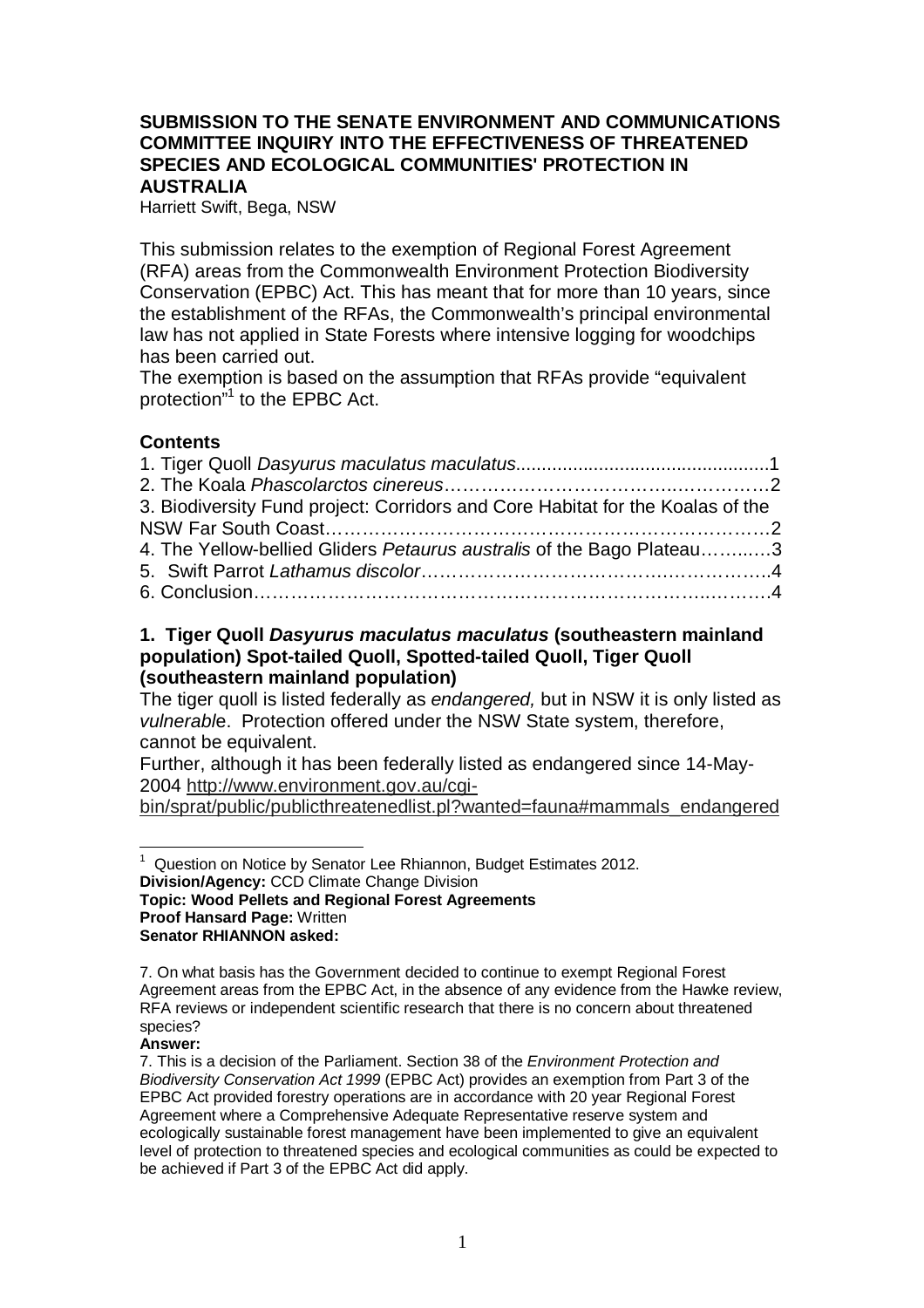, there is still no recovery plan. It is - according to the federal Department website, "in preparation."

#### http://www.environment.gov.au/biodiversity/threatened/pubs/fauna-plansbeing-prepared.pdf

How can we even begin to assess whether the State offers the same level of protection under the Integrated Forestry Operations Approvals (RFA logging rules) when there is no federal recovery plan?

The example of the quoll is clear evidence that - even if both Commonwealth and State systems were working properly that RFAs do not provide the same level of protection as the EPBC Act, especially since Forests NSW has been logging intensively in Badja State Forest over many years. Badja forest was once the stronghold of the quoll in south east NSW.

Forests NSW also continues to log South Brooman State Forest for woodchips; it is another important quoll habitat.

#### **2. The Koala Phascolarctos cinereus**

 $\overline{a}$ 

The federal listing of the koala as a vulnerable species in April 2012 will do nothing for NSW far south coast koalas living in State Forests.

Virtually all far south coast koalas are in State Forests and thus do not benefit directly from the Commonwealth listing because of the EPBC Act exemption for RFA areas.

All State Forests are covered by Regional Forest Agreements (RFAs) and the current law falsely assumes that these provide sufficient protection for threatened species.

We have seen time and time again that threatened species prescriptions are either useless or are flouted with impunity by State logging agencies. Since the commencement of the RFAs there have been hundreds of instances of well documented threatened species rules being breached either by Forests NSW or by logging contractors engaged by Forests NSW.

#### **3. Biodiversity Fund project: Corridors and Core Habitat for the Koalas of the NSW Far South Coast.**

This Biodiversity Fund project, intended to protect the koala, could actually harm koalas in Tanja State Forest, near Bega.

• Corridors and Core Habitat for the Koalas of the NSW Far South Coast is a project granted \$1.9M under the Biodiversity Fund. However, it could actually pose a bigger threat to the recently discovered population of koalas in Tanja State Forest<sup>2</sup> near Bega than "normal" logging before the project.

<sup>2</sup> **Background to the Tanja logging.** The proposed logging is primarily for woodchips which are unlikely to be sold due to depressed market conditions. Eighty one percent of trees will go directly to the Eden chipmill and over 90% of the wood taken will ultimately end up there, via sawmills.

The future of the chipmill is in doubt and many local residents expect that it will close in the coming months.

Forests NSW will make a loss on the Tanja logging (and most other native forest logging) and South East Fibre Exports (owner of the Eden chipmill, owned by Japan's biggest paper manufacturer, Nippon Paper will not be able to sell the woodchips produced from the trees.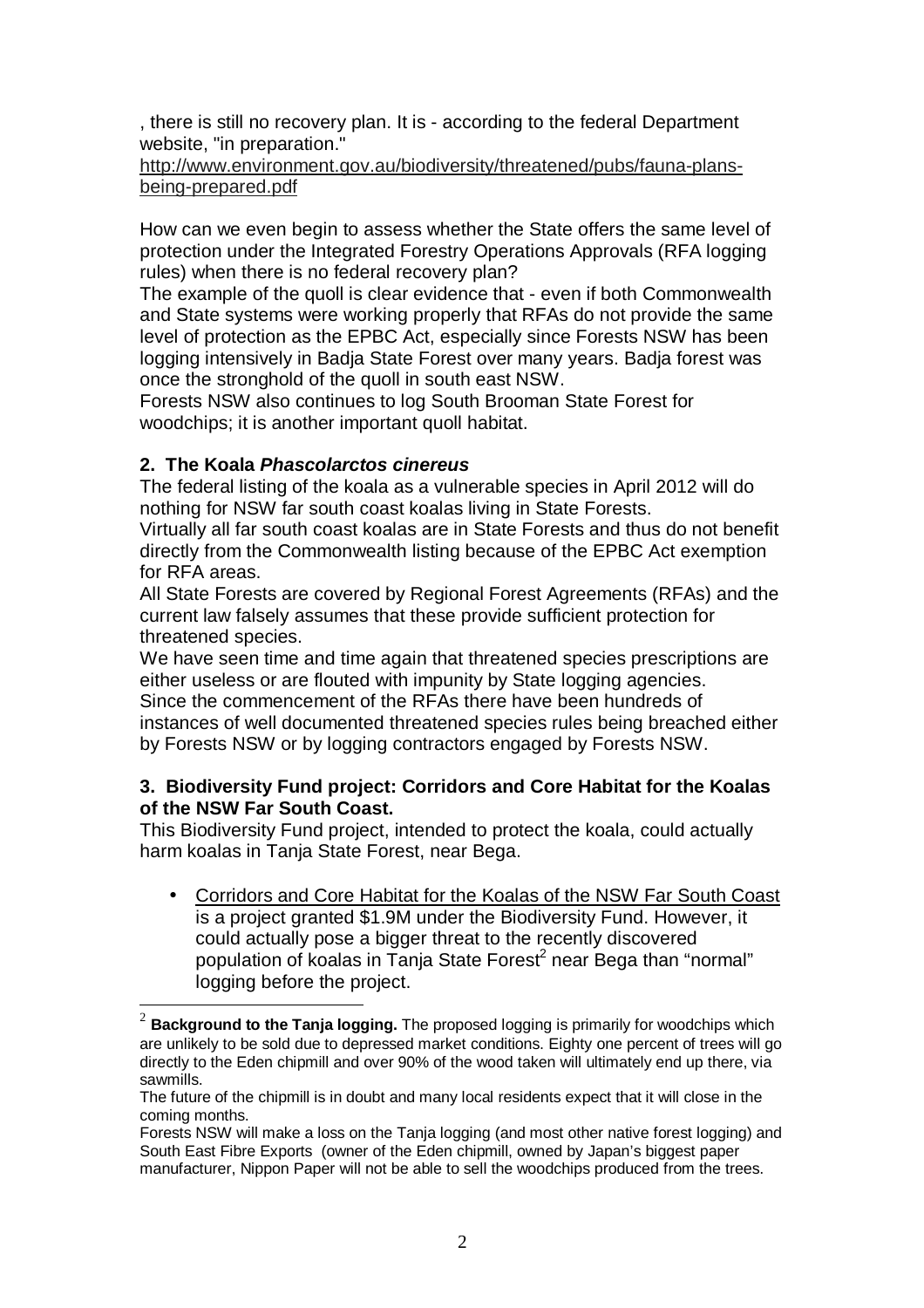- The project provides for a 6 year moratorium on some (but not all) known koala habitat in Bermagui, Murrah and Mumbulla State Forests. This may or may not work to protect those koalas (although it is fragmented, will not allow for expansion of populations and, of course, it is temporary) but any result will be at the expense of koalas and other species in other forests in the Eden Region.
- To compensate for logs forgone from the moratorium areas during the 6 years of its duration, Forests NSW intends to obtain replacement pulp logs and saw logs by logging more intensively elsewhere in the Eden Region.
- There will be approximately 10,000 m3 of extra sawlogs and 100,000 tonnes of extra pulp logs to be sourced from elsewhere in the Eden Region<sup>3</sup>. In the present market, the Eden woodchip mill is likely to fall short of its normal export sales by approximately 400,000 tonnes this year, so there is no need to find these pulp logs from elsewhere.
- Eden logging is already the most intensive in NSW. It is the only region where trees are felled solely for the purpose of woodchipping. To intensify it on a pretext that is not even supported by market realities is not justified.
- One of the first areas affected by intensified logging was to be Tanja State Forest where a new population of koalas has been discovered. Between the draft Harvest Plan<sup>4</sup> (before the Biodiversity Fund grant announcement) and the final approved Harvest Plan (after the Biodiversity Fund announcement), the estimated yield of pulp logs increased by more than 20 percent.
- The situation of the Tanja koalas highlights the futility of national measures to save the koala (following its recent listing as 'threatened') when the Commonwealth's principal law to protect threatened species, the Environment Protection and Biodiversity Conservation (EPBC) Act exempts forests covered by Regional Forest Agreements.
- Worse still, Forests NSW response to more koalas having been found as a result of the Biodiversity Fund surveys is to push for the removal of the exemption (moratorium) areas.

**4. The Yellow-bellied Gliders Petaurus australis of the Bago Plateau** 

In NSW, State Ministers have demonstrated their contempt for the welfare of forest animals by suspending the normal protection offered by the State's own threatened species listing in order to facilitate logging in endangered animal habitat.

The Yellow-bellied Gliders of the Bago Plateau were listed as an endangered population in 2009 http://www.environment.nsw.gov.au/threatenedspecies/

 $\overline{a}$ 3

http://www.parliament.nsw.gov.au/prod/lc/qalc.nsf/18101dc36b638302ca257146007ee41a/44ad6475e4 d09988ca257a61002db3e3?OpenDocument

<sup>&</sup>lt;sup>4</sup> The Forests NSW "Harvest Plan", the official approval document for the logging is available at: http://chipstop.savetheforests.org.au/HP\_ED\_2102\_2104\_11\_pub%20Tanja.pdf For more background information:

http://chipstop.savetheforests.org.au/let\_tanja\_forest\_live.htm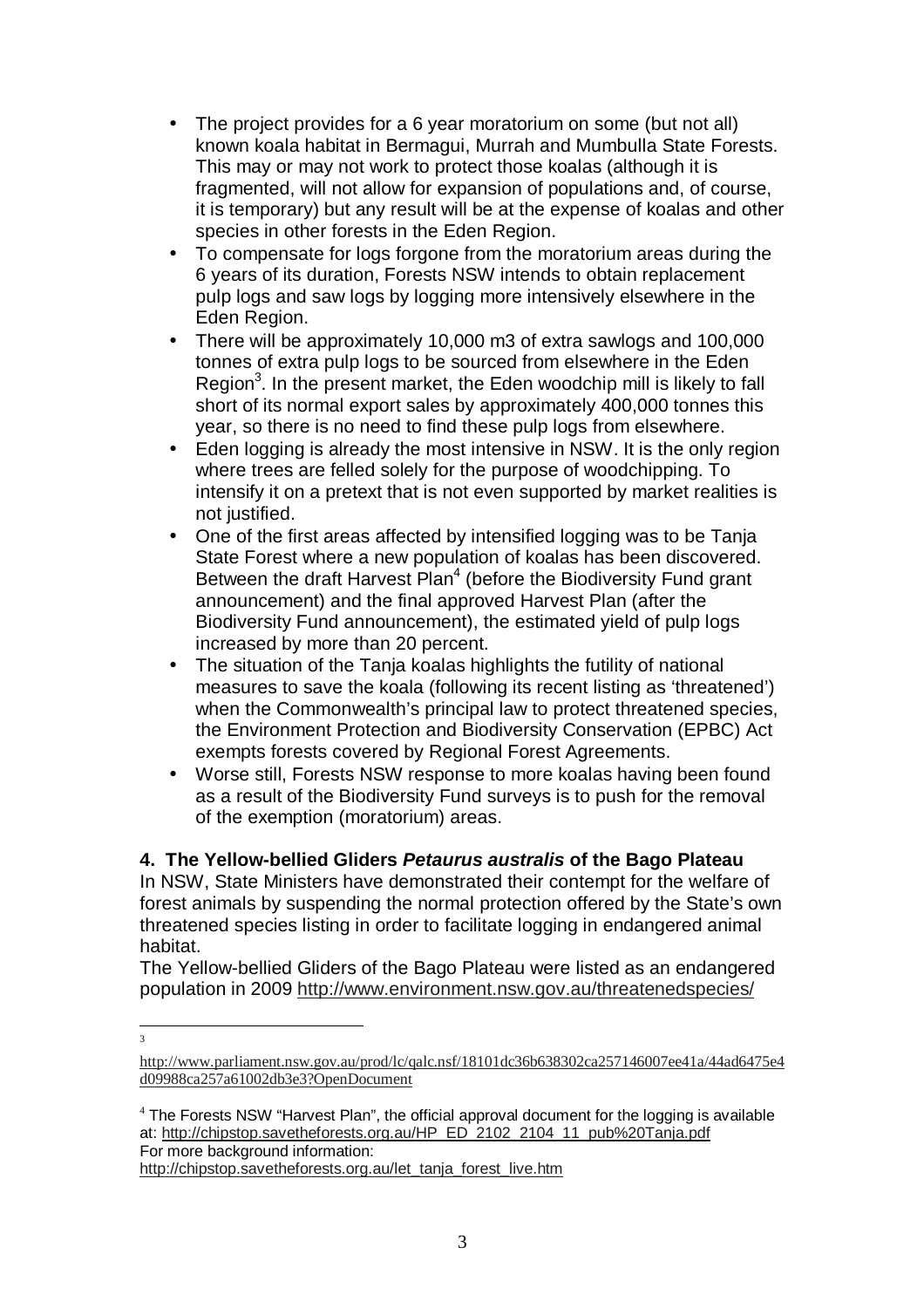On 7 November 2011, the NSW Minister for the Environment, Robyn Parker amended the regulations to "authorise" loggers to do "harm to the Endangered Yellow-bellied Glider of the Bago Plateau" these endangered animals and to destroy their habitat for woodchips.

http://www.chipstop.savetheforests.org.au/2011IFOAamend2Sth.pdf

## **6. Swift Parrot Lathamus discolor**

Logging of Bermagui State Forest<sup>5</sup> in 2009 provided a perfect example of how Australia's laws intended to protect wildlife are not working.

When logging resumed there on 10 September 2009 about 1,000 of the highly endangered Swift Parrots were sighted feeding during their winter migration. No meaningful measures were applied to protect them from the logging of their feed trees.

Forests NSW said in its Harvest Plan that it would keep 5 trees per hectare for the parrots, but, in practice, this meant nothing extra for them.

The 5 trees to be saved were the same 5 trees that were saved for every other purpose, such as 'recruitment,' (i.e.; logging next time around) habitat and so on. They just added another label onto the same trees.

These parrots are federally listed as endangered, and yet our Governments were prepared to do nothing to save them from extinction.

## **6. Conclusion**

Exemption of RFA areas from the EPBC Act has not served Australia's threatened species in forests well.

- The RFA exemption from the EPBC Act should cease. State Ministers have shown they are prepared to arbitrarily override prescriptions when they clash with the perceived interests of loggers.
- The Hawke Review recommended that it should be reconsidered, but that recommendation was dismissed peremptorily by both the then federal Minister and Shadow Minister for the Environment.
- No effort has ever been made to ascertain whether State Government prescriptions under Regional Forest Agreements are adequate for the needs of threatened species and research is never conducted to test whether they work or not. In the event that the exemption is not ended, the Commonwealth should require this monitoring and research post logging as a condition of the exemption.
- The Biodiversity Fund project**:** Corridors and Core Habitat for the Koalas of the NSW Far South Coast should have conditions imposed on it to require that:

1. no increased intensity of logging to provide for logs forgone by the 6 year suspension of logging in koala habitat in Bermagui, Murrah and Mumbulla State Forests; and

2. Tanja State Forest be added to the koala habitat moratorium areas.

 $\overline{a}$ <sup>5</sup> http://www.woodchippingsux.net.au/bermi%20HP%202001.pdf